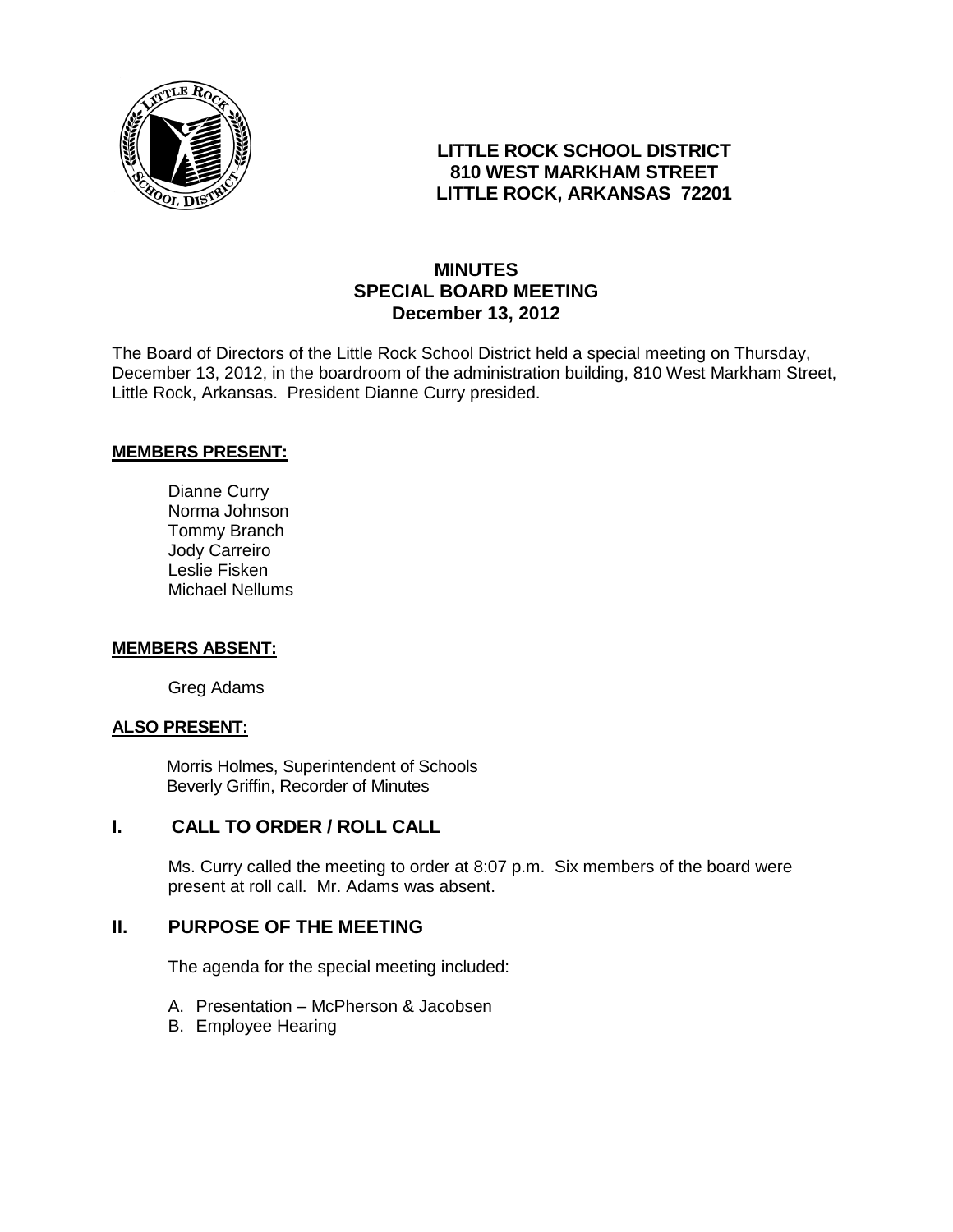## **III. ACTION AGENDA**

#### **A. Proposal from McPherson & Jacobsen**

Loe Dunn, consultant from McPherson & Jacobsen, reviewed information from the previous superintendent search in 2011. Board members had an opportunity to provide input on updating the criteria and qualifications for the applicants. An advisory committee will be formed, and forums will be held to include parents, teachers, classified employees, administrators and principals.

*Ms. Fisken and Dr. Nellums left the meeting prior to the hearing.*

#### **B. Employee Hearing**

<Employee>, secretary at McClellan High School, was recommended for termination based on information from interim principal Clausey Myton. Mr. Myton provided information to the superintendent based on <employee's> forgery of his signature on a letter sent to parents of students at McClellan regarding the tutoring program.

The district was represented by Attorney Khayyam Eddings. <Employee> was represented by Michael Coleman from the LREA. Each provided an opening statement and review of the information.

Carol Overton, a teacher at McClellan, responded to questions from the attorneys. She supported the administration's contention that Mr. Myton had informed the staff there would be no additional program for remediation at McClellan. The letter which was sent over the forged signature was informing parents of the remediation program, causing some confusion for those who received the letters.

Nathaniel Broadway, teacher in NovaNet at McClellan, also testified in support of the administration's position. He had been informed by Mr. Myton the NovaNet program was not going to be expanded at that time and that there would not be an extension of days for offering NovaNet to students.

Dr. Letha Walker-Richardson, teacher at McClellan, taught Algebra II and coordinated the credit recovery program. Credit recovery was offered before, after, and during school hours. There were also Saturday hours during the second semester, but no Sunday hours. She supported the administration's contention that Mr. Myton had directed the staff not to expand the NovaNet schedule to include Sunday hours.

Donna Duerr, assistant principal at McClellan, responded to questions regarding <employee's> daughter being in the office at McClellan. There was an accusation reported to Mr. Myton that she had been called a racist by <employee> over the incident.

Clausey Myton reviewed the letter <employee> sent to parents which was sent with his forged signature. He stated he had been clear with <employee> and with all staff that there would be no additional credit recovery program at McClellan.

<Employee> reported she had been at McClellan for 7 years. She responded to questions regarding her responsibilities as support staff for the NovaNet program. She